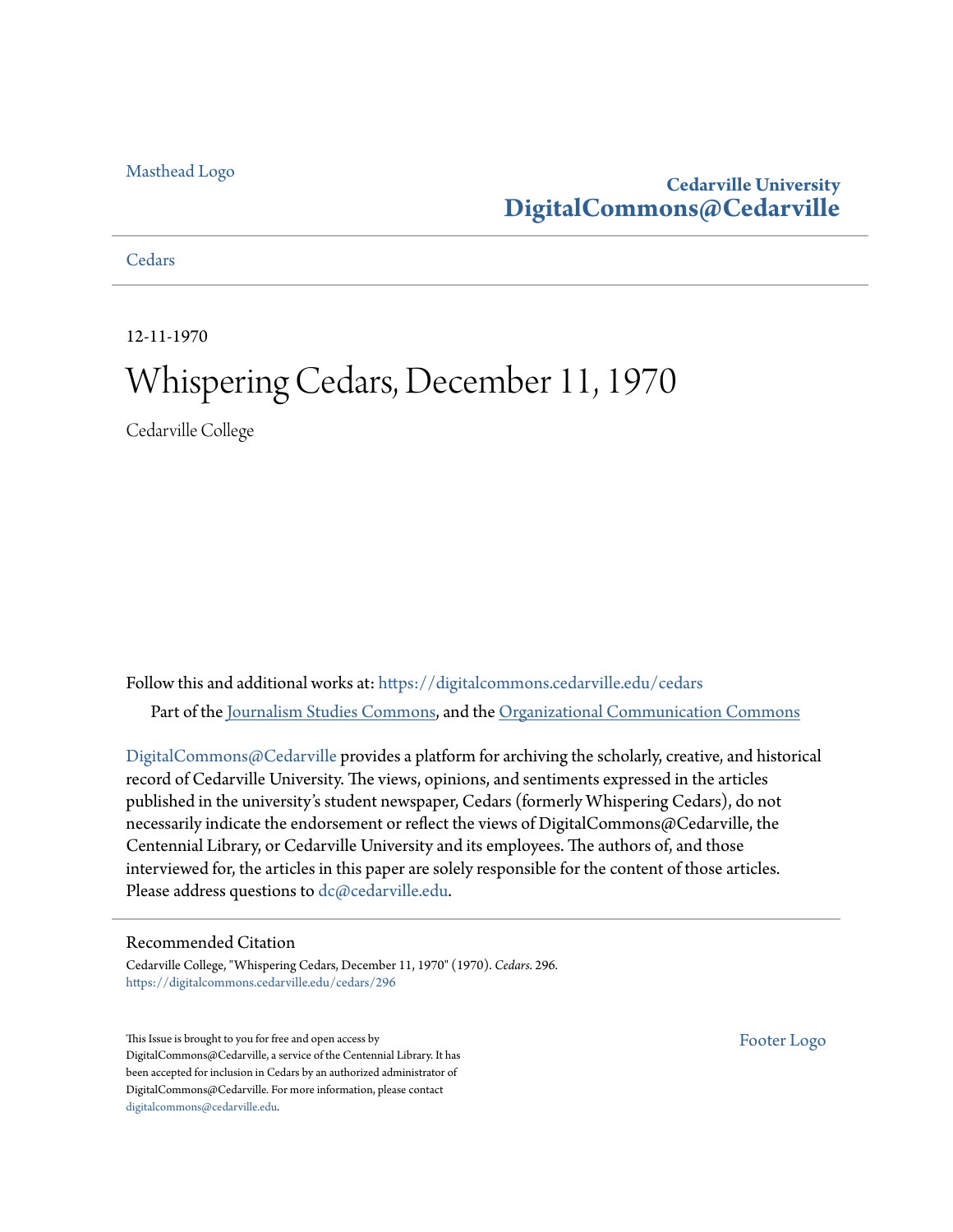Whispering Cedars C

Vol. 39, No. 5 Cedarville, Ohio

## "Hamlet" On Stage Shakespeare Tells It In His Own Words



See "Hamlet" on Stage

# RRrrrriinng!!

The switchboard equipment at Cedarville provides only for ten calls at one time, which means that only ten out of 900 students on campus can use the telephone at once. After these first ten calls, anyone who tries to place <sup>a</sup> call will get a busy signal. The equipment also provides for only six outgoing or incoming calls at one time. All other calls will get a busy signal. This deficit

The one thing which is most aggravating to a person trying to <sup>p</sup>lace a telephone call is a busy signal. This annoying tone has been the source for many complaints on the Cedarville campus recently. This busy signal is the result of an insufficient amount of switchboard equipment and inconsiderate students who use the telephone for visiting instead of business.

sometimes causes an emergency call to be delayed.

The school has two plans to help alleviate the telephone situation. However, both of them will take much money to carry out. One solution to the tie-up is to buy additional switchboard equipment. Before they can but the equipment they must have <sup>a</sup> building in which to house the equipment since the small corner in the Administration building will not hold the equipment.

Another solution to the problem ins to install direct phone connections. This would mean the installation of a telephone in every dormitory room. Although these individual phones would be of great expense, they would remove the need for a switchboard.

# **WCDR Reaches Out!**

"But if our gospel be hidden it is hidden to them that are lost; for we preach not ourselves, but<br>Christ Jesus the Lord.'' II<br>Cor.4:3,5a. The ultimate purpose of WCDR is to provide a gospel message. As Mr. Paul Gathany, general manager of WCDR, puts it, "Our station is a radio station,

### Oratorio Performs

and not a church. Radio is a medium and we must use this medium to present the message. Because specialized stations are limited in their appeal, WCDR attempts to develop a listenable sound with a wider appeal, and use it as a vehicle to present the gospel."

WCDR provides programming in the areas of education, religion, entertainment, public service, and culture. The programs in each area are short, take less time, and therefore can be integrated into the format of the station more frequently than longer ones. This is done in order to provide well rounded listening in all areas.

In order to maintain a consistent schedule and testimony, Mr. Gathany feels it necessary to be on the air year round. In previous years, the station had had to close down in the summer because there were not sufficient funds to maintain operation. However, WCDR is

The third selection to be<br>performed is ''Gloria in Excelsis" which is accompanied by a brass ensemble made up of Kevin Sims, and Tim Hegg, trumpets; Dave Webber trombone; and Bruce Smith, french horn.

In addition to the upcoming Christmas program on the seventh, the Oratorio Chorus will also be presenting a spring oratorio program. This will be <sup>a</sup> cantata consisting of arranged gospel songs.

On December 11, The National  $Shakespeare$   $Company$  will present it's production of Hamlet, the best known of Shakespeare's many plays. The box office success of this great tragecly must be due to the sympathy which all feel for the Prince, for Hamlet epitomizes the duality that exists in each of  $us$   $-$  the struggle between reason and emotion.

now in the process of a fund raising drive which, if successful, will enable the station to continue its broadcasting even<br>into the summer months. To do this, Mr. Gathany has calculated that five dollars an hour for nineteen hundred hours will be needed, with most of the money being used to pay for scholarships to staff the station. There has been a general appeal made to the listeners, and circulars have been distributed through the mail. With a gift of five dollars or more, WCDR sends the donor the "gift of the month" to show appreciation. In an effort to be a more professional and better organized station, WCDR is divided into various departments. Marsha Edwards is in charge of Publicity, and it is her job to co-ordinate the station nublicity. Don Fleming heads the Special Events Department. He prepares and directs programs other than those which are normally scheduled. The Continuity Department is co-ordinated by Jan Hillary, who prenares written material in script form to be recorded. Jim Phipps is director of the Sports Department which provides live coverage of local sports events, plus daily sports reports.

Elizabethan Theatre was theatre of the people  $-$  it was the popular entertainment in London just as TV and radio entertains us today. Audiences across the U. S. and Canada are again discovering the joy of the stage. And it is for this discovery that the National Shakespeare Company annually tours three productions of the classics in an arduous eight month tour.

On a Sunday afternoon at three <sup>o</sup>'clock, if you were to wander by Alford Auditorium, you might be able to hear the strains of Bach's "For unto us a child is born" sung by the lilting, but tired voices of the Oratorio Chorus.

Oratorio Chorus is the organization which presents programs of sacred music at Christmas and Easter. The chorus is under the direction of Mr. Daryle Worley. It is made up of members of the College Choir, Choralaires, and other interested students, for a total of approximately seventy-five members.

Now in its eighth touring season, NSC brings audiences across the United States and Canada the magic of theatre as envisioned by the world's great playwrights. The professional acting ensemble, richly attired in period costumes, performs on an imaginative classical set. The set can be put up in any of 3,000 ways in just a few minutes, providing the basic playing areas necessary for faithful productions of the classics. The cohesiveness of the company is <sup>a</sup> source of amazement to those who have the opportunity to go backstage after a performance.

The choir has been meeting every Sunday at three to practice for an hour to an hour and a half for their performance.

One of the selections is "For unto us a child is born" by Johann Sebastian Bach. The Bach number will be accompanied by a harpsichord played by Steve Milligan. A ten peice chamber orchestra will be<br>accompanying ''Gloria'' by Vivaldi, as will be Jim Bucholtz on the organ. Members of the orchestra include Arlene Knight, clarinet; Virginia Mitchell, oboe; Vicki Tobias, bassoon: and Carol Lynn Webber and Gail Richardson, flutes. Tim Hegg will be playing the trumpet.

<sup>A</sup>string quartet consisting of Dinah Arthur, cello, Marilynn Brown, v:ola; Bruce Klett, first violin and Nancy Jeffries, second violin, will also be taking part in the accompaniment.

There are six solos for voice for the three selections. They are to be sung by Rita Gast, Jean Taylor, and Becky Hull, sopranos, and Bev Moore. alto. Dan Estes and Lyle Anderson will be singing the male solos.

Shakespeare's fellow Elizabethans were fond of debating the relative merits of the contemplative versus the active life. Hamlet, as characterized by Shakespeare, is <sup>a</sup>man with <sup>a</sup> <sup>p</sup>hilosophic approach to life. By training, such a man learns to analyze problems, and his responses are never automatic because his decisions come after contemplation rather than from impulse. Though he may be slow to make a decision, that decision will be based on reason.

 It is exactly this bent that leads Hamlet into agony, for the emotions aroused by the circumstances of his father's death and mother's subsequent marriage to his uncle make him want to go against his training and act on impulse. Hamlet's problem is also ours, for we too face moments of conflict between our reason and our emotions. Audiences will have a chance to participate in Hamlet's personal struggle when the renowned National Shakespeare Company offers their intense production featuring- Rod 0 Loomis in the title role.

Vlillic:m Shakespeare, best known of the world's great dramatists, does not fit the stereotyped ''artist image.'' <sup>;</sup>He didn't starve and he usually did more than manage a decent liv'ng.

Shakespeare wrote for the people; if a history would please, histories he wrote, in such detail as found in the complete War of the Roses, Henry IV, parts 1 and 2, and Richard III. If a comedy was in order, why up with <sup>a</sup> Twelth Nfa:ht.

Friday, December 11, 1970

Th:s season, the renowned National Shakespeare Company offers a bloody Hamlet, a riotous Much Ado About Nothing, with Beatrice and Benedick matching wits word for word and glance for glance, and a powerful, comm anding Oedipus Rex, which has been around for 2000 years already; with its theme of universal insight into the nature of man and life, it will survive into undreamt of eons.

The renowned National Shakespeare Company is scheduled to perform December 11 at 8 p.m. here on Cedarville College Campus. The performance will be given in the Gym-Student Center.

This season, NSC has again engaged Mario Siletti of The Metropolitan Opera to stage the season's comedy, Much Ado About Nothing, and Malcolm Black, noted British director, has staged a brilliant production of Oedipus Rex, using the Yeats translation. Philip Meister, company Artistic Director and co-founder, has staged a Hamlet which is matchless in its intensity. Responsible for the company's rave reviews over the last seven seasons, Meister has surpassed all expectations based on his previous Hamlet which toured during the 1964-65 season.

Chartered as a non-profit (and self-sustaining) educational organization by the State of New York, the National Shakespeare Company has performed for almost every major American educational institution, participated in numerous cultural enrichment projects and has made significant contributions to the variety of attractions available through its touring Cubiculo Festival Series, an outgrowth of the company's experimental arts center in New York City, The Cubiculo.



"To Be or Not To Be"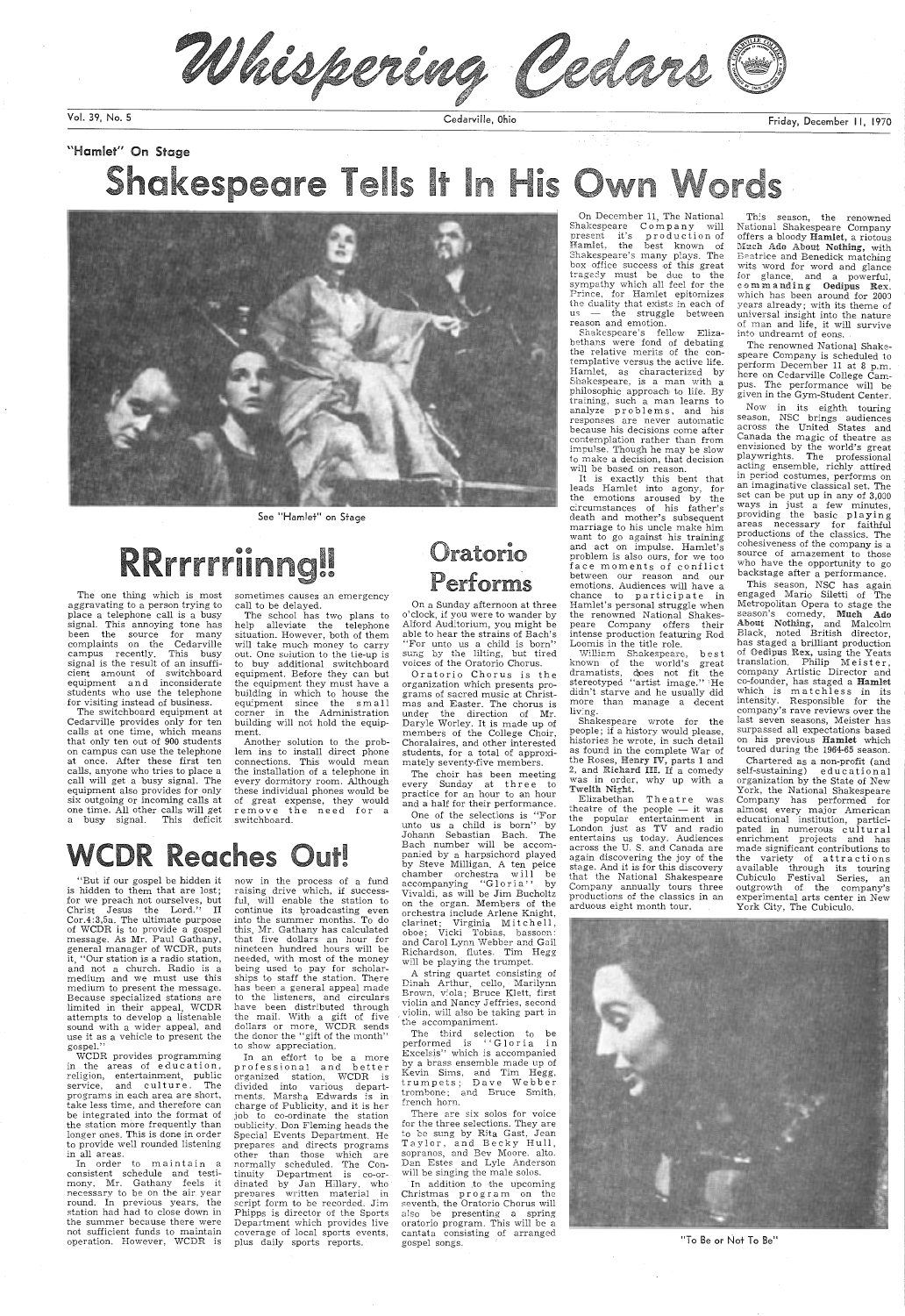### FROM WHEATON COLLEGE-Student Gives View On Dress

Skirt length has been discussed at great length here at Cedarville. We hope the following article might provide some food for thought to those who would like to see skirt lengths shortened. This article came from the Wheaton Record. written by-

#### Bill Craig

While I was in Europe this summer, I had· an enlightening experience taking a walk down the Champs Elysees and looking at Parisian girls. What I observed amazed me: there were none of the revealing minis so prevalent here at home. The girls wore a wide and attractive array of maxis and pant suits with boots ( and this was in the warm weather of mid-August). I was also surprised at how 'eye-catching" these girls were -in the States we still seem to think that <sup>a</sup>girl has to display

a good portion of thigh before she can appear attractive. But<br>I discovered in Paris that the discovered in Paris that the wide variety of colors, styles and combinations of the maxi, midi, and pant suit had made that idea as old fashioned as knickers.

But what especially pleases me about this new look is the fact that once again modesty has become stylish. It is an immense relief to look at <sup>a</sup>girl and ap preciate her attractiveness with out having to worry about keep ing my thoughts "clean." In many discussions with Wheaton women, I have been amazed in their naivete in this regard. They do not realize that a man has no defense against what the Bible terms "concupiscence" except to turn his eyes away, an actio vir tually impossible in this day of the very popular mini.

Mini As A Stimulus The girls seem startled when

# *Check* Out *Check Problems*

### by Barry McCoy

**BUSINESS WORLD-**

In today's fast paced society, many people see the system of coins and currency as cumbersome and outdated. As buying becomes more complicated and taxes soar, the use of checks for convenience and ease of keeping records is increasing. It is estimated that 20 billion checks will : rustle through our commercial svstem in 1970 alone. It's a small wonder that a lot of them cause problems and raise questions. Here are a few situations that checking account owners ask about.

Your checkbook is stolen and checks forged: In most states you are not held responsible for forged checks, but if it happens you are in for <sup>a</sup>mess with the bank straightening out your records.

The amount on a check is increased by the second party: Again, the bank must stand the loss; the best practice is to leave no open space on a check and make the numbers and letters in the amounts clear.

Stopping a check: You can <sup>p</sup>hone in the original stop, but <sup>a</sup>written form must be filled out as soon as possible; if the

check has already cleared, it's<br>check that already cleared, it's<br>too late.<br>The velopes: If the clerk at the store<br>doesn't notice the mistake, you<br>in a minuterized systems that reaches<br>computerized and the payment of comput

In a speech in 1970, Brezhnev said, "The Soviet Union has been rendering and will continue to render aid to the fraternal Vietnamese people in its just struggle." The North Vietnamese war machine is running almost entirely on Russian oil. All their <sup>p</sup>lanes are Russian Migs; all the vided by Soviet Russia and satellites. In fact, as Mr. Nixon himself said in 1968, the Soviet Union is ". . . currently supplying more than 80% of. the war material delivered to North Vietnam.'

informed that they are a part of the barrage of sexual stimulus from movies, advertising, and so forth that constantly bombards the American male. I suppose this is only understandable: few men have the courage to tell <sup>a</sup> girl something like this. Most Wheaton women would have been surprised to hear, as I did, <sup>a</sup>guy looking at <sup>a</sup>girl in the dining hall remark to a fellow student, "You know, she's the only pretty girl on campus that <sup>I</sup>can look at without lusting after her." Male readers of this column know this remark is not typical.

> ty ! In 1966, the Johnson administration instituted a trade agreement which extended ". . . mostfavored-nation tariff treatment to European Communist states." A program was set up whereby the US traded crude and manufactured rubber, metal ores and scrap, petroleum, gas and derivatives, metal products and machinery, computers, planes and plane parts, and the list unbelievingly goes on and on.

The way <sup>a</sup>girl dresses acts as a stimulus to a young man's thoughts. Jesus' statement in Matthew, "Everyone who looks at a woman lustfully has already committed adultery with her in his heart," makes one realize the woman's tremendous responsibility to dress and behave so as not to become the cause for lust that places <sup>a</sup>man on the same plane as an adulterer. This responsibility. was underlined by Paul when he wrote to the Roman and Corinthian churches that <sup>a</sup>person should refrain from any activity that might cause <sup>a</sup> Christian brother to offend.

> Let Heaven's gate be left ajar Till Heaven's glory lights t

The Bible sets down a clear standard of relative modesty in both the dress and deportment of <sup>a</sup>woman in the third chapter of his epistle, Peter tells the women not to concentrate on outward displays of beauty such as "braiding of hair" or "decoration of gold," but to foster the inner beauty of "a quiet and gentle spirit." In I Timothy 2:9, the apostle Paul 'clarifies the Christian responsibility further: "women should adorn themselves modestly and sensibly in seemly apparel, not with braided hair or gold or pearls or costly<br>attire, but by good deeds..." Of attire, but by good deeds... course, we must place these verses in their historical context, but one principle remains<br>very clear: Christian women clear: Christian women should dress and behave in <sup>a</sup> modest way.



#### Modesty Is Stylish

In recent years, this has been difficult to do, so I am told, without being totally out of it in regard to style. With the advent of

(Continued on page 3)

### *Whispering Cedars* Staff

| Page One Editor  Jane Emerson                                                                                                                                                                                                 |
|-------------------------------------------------------------------------------------------------------------------------------------------------------------------------------------------------------------------------------|
| Page Two Editor  Patricia Hickok                                                                                                                                                                                              |
| Page Three Editor  Valerie Holfield                                                                                                                                                                                           |
| Page Four Editor  Kim Gerber                                                                                                                                                                                                  |
| Photographers  Jon Smith, Roy Kern                                                                                                                                                                                            |
| Business Manager  Vicki Reynolds                                                                                                                                                                                              |
| Advertising Manager  Lauralee Grable                                                                                                                                                                                          |
|                                                                                                                                                                                                                               |
| Advisor  Dr. Clifford Johnson                                                                                                                                                                                                 |
| Reporters Georgeanna Axiotis, Ron Bechtel, Jacki Cline,<br>Ted Gifford, Steve Harriman, Mike Jackson,<br>Barb Johnson, Judy Johnson, Glen Kemery,<br>Nanci Layne, Susan Leonard, Linda Pauley,<br>Susan Selden, Vicki Tobias. |
| TypistsBecki Moore, Cindy Rathbun, Linda Shorey                                                                                                                                                                               |

#### RIGHT ON CENTER!-

### Nixon – Friend or Foe In Foreign Trade Policy?

### By Jeff Lough

What I am about to say may not be too popular on this campus because almost everyone here likes Dick Nixon. But I'm afraid that President Nixon has crassed his voters in the area of foreign trade.

During the campaign Mr. Conservative ran on a platform that said, "Nations hostile to this country will receive no assistance from the US. We will not provide aid of any kind to countries which aid and abet the war efforts of North Vietnam." This was the promise before the election. So what is happening now?

What is the Nixon administration doing in light of this? Plen-

The Nixon administration has not only allowed this to continue but has recently come out for an extension and increase of this trade agreement. While Russia and its satellites ship N.V. the necessary equipment to kill our soldiers, we ship them, in many instances, the very same commodities. Why? Why has Nixon turned this about face?

I offer a few possible solutions. 1. President Nixon is a conscious part of the conspiracy that wishes to destroy America; 2. the US is in the hands of a maniac; and 3. people in the US (Mr. Nixon and Congress included) are in a type of Pavlovian Box whereby they are conditioned by controlled information to respond in certain ways. The choice is up to you.

ift God's This world was poor and sinful,

lost; But God was rich, and full of

grace, And he looked down on Bethlehem town

And said, "Star, shine above this place;

"And angels, gird it round with song.

earth;

Let Wise Men travel from afar

"With gold and frankincense and myrrh,

To see what gift I gave this day

To man ... The very heart of Me Lies strangely cradled in the hay!

"For Heaven is a lonely place Without the presence of My Son; His empty ivory palaces Wait His return, My Holy One.

"But, if He be lifted up, Shall draw all men through Him, to Me,

And He, when He has drained His cup,

Shall bring salvation full and free

"To all who call upon His name Thanks be to God this Christmas Day,

To God, who loved us so He gave His Son to take our sins away!

-Martha Snell Nicholson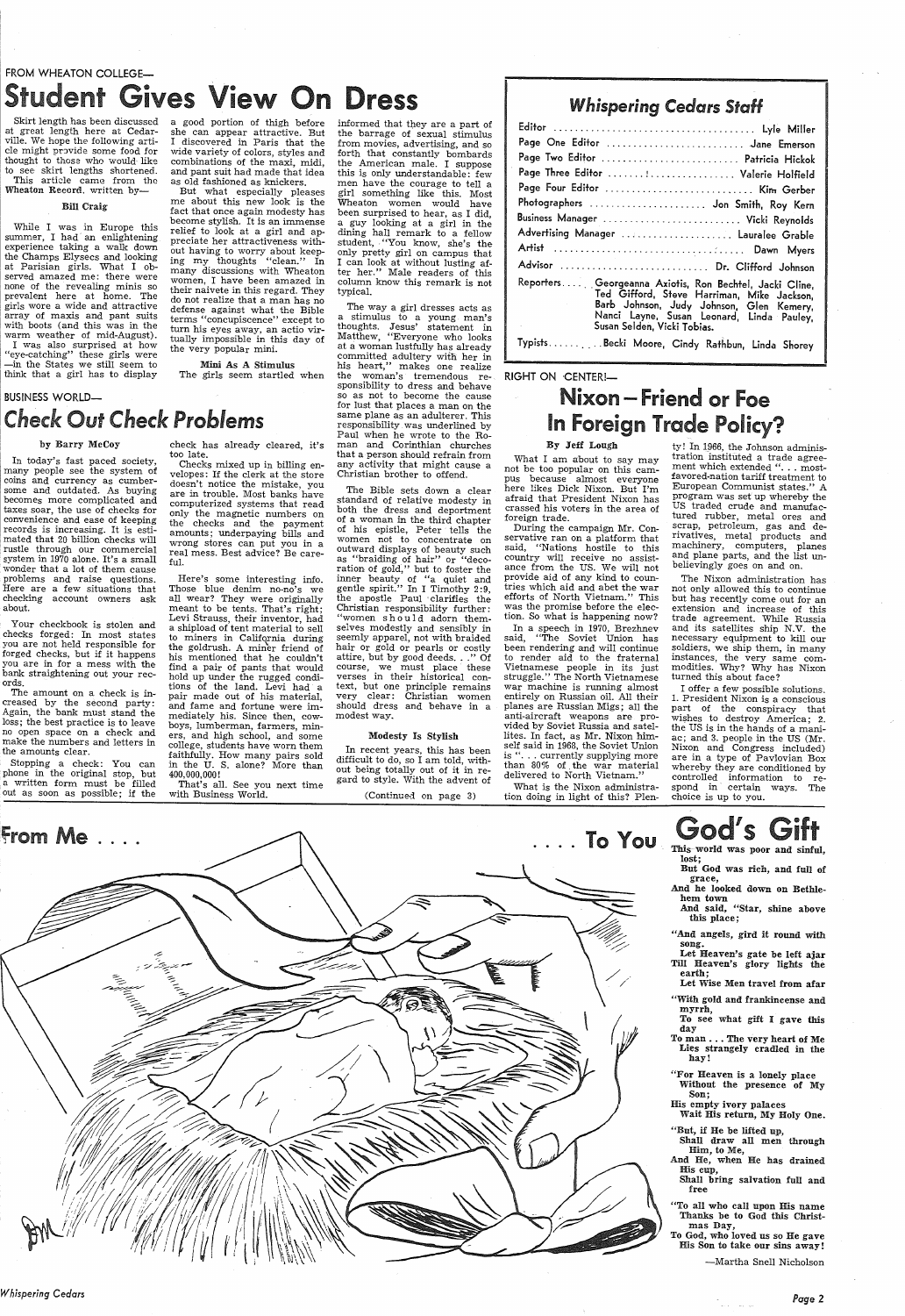# Tom Seidler— Summer Missionary

Last spring when Tom Seidler presented to the student body his desire to be a summer missionary to the Navajos and possibly to the people of Haiti, he began by saying "this is one of those times when you feel as if you had peanut butter stuck to the roof of your mouth."

The second week in June, Tom went to Farmington, New Mexico, for a month to work with twin missionaries, Ron and Don Corley. These men have two distinct ministries with the Navajo Indans, Ron on a farm and Don in the town.

One of the major projects of the summer was to build a new mission house for Don. The workers made the adobe bricks themselves and these were held together with mud.

Tuesdays were spent at the reservation, which was a twoand-a-half hour drive from the mission base. During the last week of Tom's stay, an airstrip

### Writing Talent?

was made which would cut the traveling time to twenty minutes.

En route to and from Haiti, Tom stopped in Miami and worked with the Martinez family. These people deal with refugees coming from Cuba with nothing but the clothes on their backs to find freedom.

> Between the Bible school, teaching, preaching, the clinic and pharmacy, the farm work,<br>and construction. Tom found construction, Tom found that missionary life was never dull, and that time was not to be wasted.

At the start of his month's stay in Haiti, Tom was met by Wallace Turnbull, who was so characteristically busy that they arrived at the mission station twenty miles from Port-au-Prince before he even said hello to Tom.

 The Turnbulls see their work as that of cheerleaders. They don't want to be great white masters, but are there to encourage the people. With this in mind, they have established sixty-seven churches.

 Ninety percent of the Haitians believe in voodoo. On the first Sunday after his arrival, Tom had the opportunity to see <sup>a</sup> former witch doctor burn his fetishes while the Christians

gathered in a circle and sang "Power in the Blood."

At one time or another, discouragement. causes us to walk under starless skies whose darkness beats our souls like drenching rain. Our outlook is cold, and dark, and dreary. Our hearts are low, and we are weary.

God is real to these people, because they are so impoverished that they have a greater dependence on God. Tom saw hungry people give chickens as an offering. But they have a people-topeople relationship rather than the people-to- thing relationship found so often in the US.

THE MAHARAJA OF INDORE

 Through his work this summer, Tom learned that all too often we miss blessings simply because we are not willing to be used. He also saw that the missionary must truly have a love for the people, or he would leave the field in the onslaught of discouragement and setbacks. Although he worked with five languages over the summer, the thrill was that God understands in any language.

### **Thoughts For Today**

Do you have any talent in creative writing? Have you been wanting to do some creative writing and yet haven't because of lack of an opportunity? Or have you written poems, essays, or short stories and yet haven't had the opportunity to share your work with others who appreciate talent?

Well, now the opportunity is here! Next quarter the Literati Club will be publishing their first Cedrus magazine of the year. The Cedrus is a literary journal composed of poems, essays, and short stories written by the students.

Submit your work or works to Dawn Myers at mailbox 855 before the deadline of January 15.



*Across* from *Maddox'* 

CH IC'S DADDED CUAD

Pi Sigma Nu has been parking cars again and it added greatly to the success of the WEEC banquet November 14. They are presently working on the plans for the banquet next quarter.

*Page3* 

"And the rain was upon the earth forty days and forty nights." (Gen. 7:12)

> Alpha Chi, in keeping with their purpose as a service organization, has ordered Spring to be here in Cedarvillius by May 1. They have taken in thirty-nine plebs, thereby launching a two quarter pleb program. On November 16, there was a social for the Alpha Chi Sweetheart and her Court, the members, and plebs. They also showed slides of

Perhaps the basketball bounced off the rim, the needed money is still needed, the mental blank corresponds to the many blanks on that test  $-$  physical fatigue produces mental anxiety, or present worries anticipate future goals. So the list goes on depending upon the individual.

Rain, rain Beating against the pane! How endlessly it pours Out of doors From the blackened sky -

I wonder why! Flowers, flowers Upspringing after showers,

Blossoming fresh and fair, Everywhere! Ah, God has explained Why it rained!



Even though men  $-$  may look at my face

# Life itself is not hard, it is the

living of it that cuts to the bone. At times it is only when the outward resources of encouragement dry up and we are brought to our knees, that we find our inward source of hope  $-$  God. We see His promised rainbow after the rain has fallen. As Job said, "Now, mine eye seeth thee."

Said the Robin to the Sparrow: "I should really like to know Why these anxious human beings Rush about and worry so."

Said the Sparrow to the Robin: "Friend, I think that it must

be That they have no Heavenly Father

Such as cares for you and me."

-Elizabeth Cheney

# Greek To Me

freshman

Class Officers Mike President . . . . . . . Edwards Dan Vice-President .... Henson Jacki Secretary ... Barraclough Sue Treasurer ...... Saunders Pete Chaplain ......... Lillback

Student Council Representatives: Dan Estes Sharon Paasch

with the several messengers running to proclaim the oracles of the various Greek organizations in the city-state of Cedarvillius.

Gamma Chi held its "Come-As-You-Are" Party Saturday, November 21, from 10 a.m. to 12 noon. The members, in various stages of dress and undress as the case may be, attended the party and luncheon. A Wig Party Demonstration was held December 7 for the society.

The gracious ladies of Kappa Delta Chi held their initiation ceremony Monday evening November 23. They initiated all of their new members and their new advisor, Mrs. Frank. They are planning a Christmas Party with caroiing in December.

| Darder Jeuf<br><b>Two Barbers</b>                                                                | uf Induke<br>doesn's shop here<br>but you can!                                                                                                                   | Sharon Paasch<br>Alt. Claudia Culp                                                                                                            | Formerly a girl could raise or<br>lower her hemlines as the style<br>demanded, but once she bought | – viileeva<br>Events                                                                                                                       |
|--------------------------------------------------------------------------------------------------|------------------------------------------------------------------------------------------------------------------------------------------------------------------|-----------------------------------------------------------------------------------------------------------------------------------------------|----------------------------------------------------------------------------------------------------|--------------------------------------------------------------------------------------------------------------------------------------------|
| 52 South Main, Cedarville<br>Hours - 8 A.M. - 6 P.M.<br>Except Saturday 8-5<br>Closed Wednesday  | We Sell only quality<br>diamonds and jewelry.<br>As a member of the<br>American Gem Society,<br>l have to know my<br>business.                                   | $\mathbb{S}^{\Delta^{\frac{9*}{3}+\Delta}}$<br>Large Selection<br>WEDDING<br><b>INVITATIONS</b> and                                           | THE<br>CRITERION<br>Xenia, Ohio<br>372-5381                                                        | Artist Lecture Series<br>National Shakespeare<br>Co. presents Hamlet<br>Alford Auditorium<br>$8:00$ p.m.<br>Malone vs.<br>12<br>Cedarville |
| NILSON-BONE<br>Florists<br>"Xenia's Only<br>Downtown Florists"<br>and<br><b>LUCILLE'S BEAUTY</b> | You may buy a diamond<br>for less elsewhere, but<br>you will find no better<br>diamonds than ours.<br>A diamond of lesser value<br>represents lesser<br>quality. | <b>ANNOUNCEMENTS</b><br><b>NAPKINS</b><br><b>BRIDAL BOOKS</b><br><b>ACCESSORIES</b><br>s.<br>ૡૻૺૺૺૺૺૺૺ<br>'Fast Service,<br>Beautiful Styles, | <b>KINGSRIDGE SUITS</b><br>ARROW SHIRTS<br>McGREGOR SPORTSWEAR<br><b>STETSON HATS</b>              | at Malone<br>$8:00$ p.m.<br>16 No prayer meeting<br>17 Last day of quarter                                                                 |
| AND GIFT SHOP<br>68-70 W. Main, Xenia<br>Mr. & Mrs. D. L. Bone,<br>Owners                        | Invest in yourself $-$<br>for a lifetime.<br><b>BRAUN'S JEWELERS</b><br>74 E. Main St., Xenia                                                                    | Reasonably Priced! $2^3$<br><b>Cynthia's Bridal Service</b><br>Phone 372-9614<br>or 252-3980                                                  | Bana.<br><b>MUSIC CENTER</b><br>(The Music People)<br>Xenia                                        | STEREOS - RECORDS<br>CASSETTES - T.V.<br><b>TAPE RECORDERS</b><br><b>GUITARS — AMPLIFERS</b><br>372-7679                                   |

Mt. Olympus was well trod the various things that the organization has done.

Delta Sigma Alpha attended the Lettermen Concert in Dayton November 6. Some of the members were able to attend the Virgil Fox Organ Concert November 19 in Lancaster, Ohio. Members will also be able to attend the Cincinnati Symphony Concert on December 12. Their major project for next quarter will be to combine with the Village Players for the production of the musical.

Sigma Delta Kappa heard Rev. Harold Amstutz speak concerning "Missions and the Local Church" November 19. On December 3, they will be having <sup>a</sup>social at Mr. Armstrong's flat.

Gordon House has organized <sup>a</sup> fraternity — I Phelta Thi. The only qualification is that the member be a male in Gordon House.

Well, the oracles have faded and I now here Zeus proclaiming that each one in Cedarvillius have a Merry Christmas.

### Creative Corner

Love is perhaps one of the happiest, loneliest, most mixed-up and misunderstood emotions of all times. In one's search for love he is led into, through, and out of many individual's lives. He becomes a part of them and he often takes a part of them with him. It is sharing.

Yet, above and beyond all other love is the perfect, ideal love that God has for mankind. He looks and reaches into the "real" person. This inside, inner self only He can see.

#### ENDLESSLY

By Jerry Grayson

While walking, I stumbled. In stumbling, I wept. Tears that were bitter became victors over my Self-control.

Why I had fallen no one would understand.

 To them I was perhaps nonexistent.

 Life was endless, all was lost. I lay quietly, waiting.

Then He came to me.

He touched my hand and restored my soul.

He was kind and compassionate.

#### And:

Now He walks with me daily. When I stumble, He is always here to extend His hand. It is He that I must serve.

#### And:

And my eyes; making their judgments,

It is my Father who sees my mind and Soul within.

#### And:

He loves me still; Endlessly.

## **View on Dress Standard**

### (Continued from page 2)

the longer, new look, this excuse no longer holds water. "But the fashion designers," most women protest, "are just trying to put one over on us.!" Actually this reasoning could be reversed: the fashion designers have already put one over on them; namely they got them to buy the mini, a style utterly impractical nearly six months of the year because of the cold weather and a style so short that the hemlines could not be sufficiently altered when the styles changed again!

<sup>a</sup>wardrobe of minis, she was stuck when the styles changed again, as they now have. And as we are now approaching cold weather, I should think a woman would appreciate a pant suit, <sup>a</sup> longer length maxi or midi.

Now that modesty has become purchase or make several outstylish once again, I hope that the Wheaton women will either fits with the longer look and men will compliment them when they do.



*Whispering Cedars*